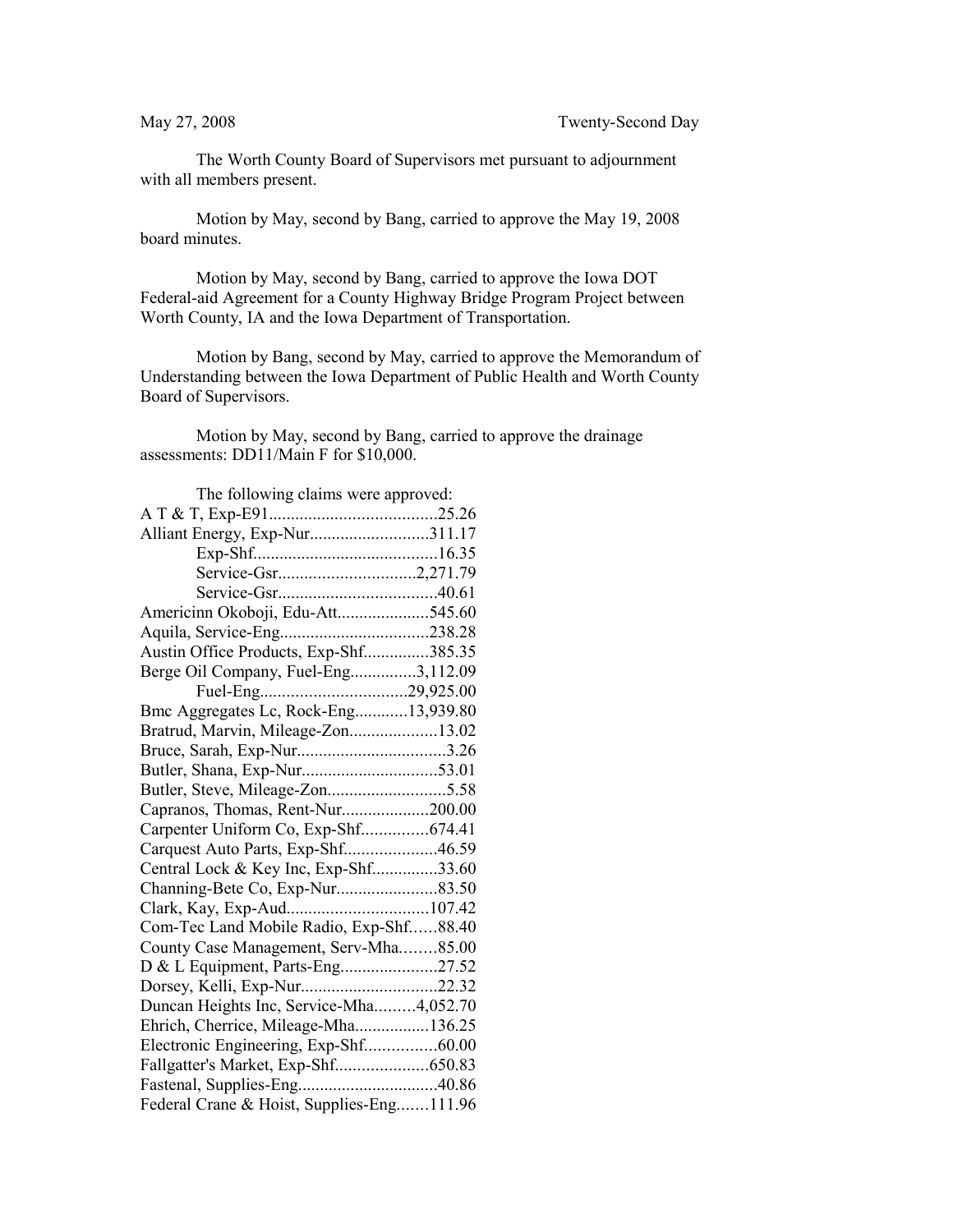| Galls Incorporated, Exp-Shf110.98          |  |
|--------------------------------------------|--|
| Gorball, Jeff, Well Close-San198.00        |  |
| Grafton Welding, Service-Eng201.16         |  |
| Greve Law Office, Rent-Att300.00           |  |
| H & H Food Service, Exp-Shf431.35          |  |
| Hanson, Jeanette, Exp-Nur154.38            |  |
|                                            |  |
| Hartman, Lisa, Exp-Nur59.52                |  |
| Healthworks, Service-Eng90.00              |  |
|                                            |  |
| Heartland Power Coop, Service-Con161.50    |  |
| Hewlett Packard Co, Equip-Dap5,585.00      |  |
| Holiday Inn Amana, Edu-Aud149.80           |  |
|                                            |  |
| Hope Haven, Service-Mha1,506.00            |  |
| Hopperstad, Jerry, Bd of Rev-Asr180.00     |  |
|                                            |  |
| Huebner, Cheryl, Exp-Nur102.86             |  |
| Iowa Department of Natur, Rent-Sdp500.00   |  |
| Iowa Dept of Human Serv, Ser-Mha1,528.52   |  |
|                                            |  |
| Service-Mha28,738.76                       |  |
| Service-Mha156.92                          |  |
| Iowa Prison Industries, Supplies-Con898.00 |  |
| Irons, David, Well Rehab-San600.00         |  |
|                                            |  |
|                                            |  |
| J & J Machining Welding, Serv-Eng187.42    |  |
| J & J Medical, Equip-Nur18,174.00          |  |
| Johnson, Bobby, Well Close-San200.00       |  |
| Johnson, Donald, Labor-Sdp633.50           |  |
|                                            |  |
|                                            |  |
| Konica Minolta Business, Exp-Nur34.26      |  |
| Laudner, David, Service-Juv174.00          |  |
|                                            |  |
| Lawson Products Inc, Supplies-Eng173.45    |  |
| Lexis-Nexis, Service-Att121.00             |  |
| Low's Standard, Fuel-Asr45.00              |  |
|                                            |  |
| Manly Junction Signal, Exp-Nur77.40        |  |
|                                            |  |
|                                            |  |
| Marshall & Swift Inc, Service-Eng155.11    |  |
|                                            |  |
|                                            |  |
| Martin Marietta Aggregat, Rock-Eng3,504.81 |  |
| Martinson, Dan, Bd of Rev-Asr180.00        |  |
|                                            |  |
| Mason City Business Syst, Exp-Shf87.25     |  |
| Matt Parrott & Sons Co, Supplies-Aud13.65  |  |
| Mcleod USA, Service-Eng11.55               |  |
| Mental Health Center, Service-Mha7,259.44  |  |
|                                            |  |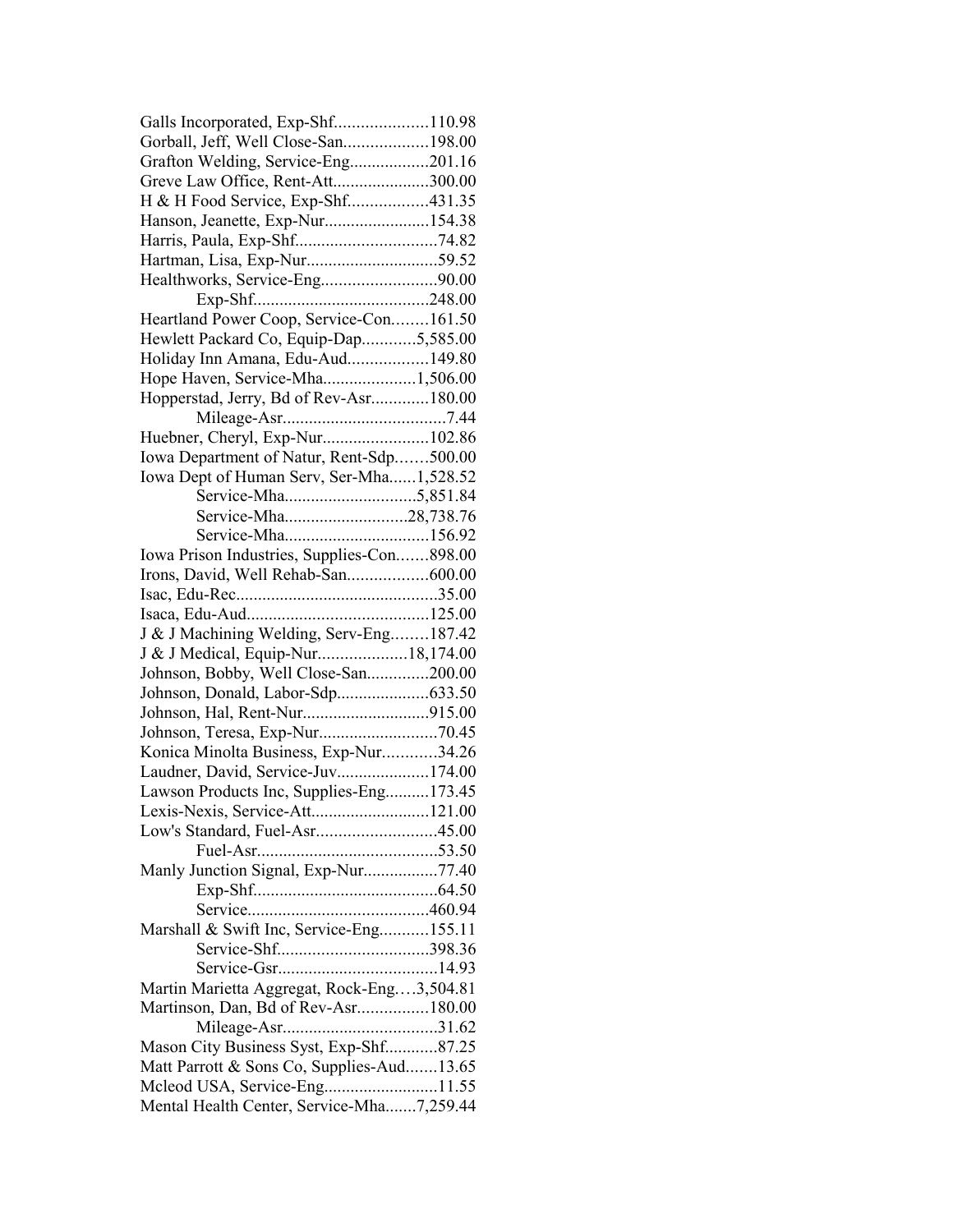| Merck & Co Inc, Exp-Nur467.44              |  |
|--------------------------------------------|--|
| Mercy Medical Center, Service-Juv3,375.00  |  |
| Meyer, Russell, Meeting-Zon41.80           |  |
|                                            |  |
|                                            |  |
| North Iowa Vocational, Service-Mha2,013.75 |  |
| Northwood Anchor, Supplies-Eng42.82        |  |
|                                            |  |
|                                            |  |
|                                            |  |
|                                            |  |
| Northwood Electric Inc, Supplies-Eng97.03  |  |
|                                            |  |
| Northwood Motor Co, Exp-Shf291.30          |  |
|                                            |  |
| Northwood True Value, Supplies-Gsr7.79     |  |
|                                            |  |
| Northwoods State Bank, Exp-Shf727.12       |  |
| Pymt-Ndp115,800.00                         |  |
|                                            |  |
| Olson, Teresa, Mileage-Rec96.25            |  |
| Opportunity Village, Service-Mha1,114.04   |  |
| Pathology Associates, Service-Mex1,080.00  |  |
| Quisley, David, Mileage-Zon2.79            |  |
|                                            |  |
|                                            |  |
|                                            |  |
|                                            |  |
| River City Fence, Repairs-Eng865.28        |  |
|                                            |  |
|                                            |  |
| Romig, Mike, Bd of Rev-Asr180.00           |  |
|                                            |  |
| Span Publishing Inc, Supplies-Att139.00    |  |
| Staples Credit Plan, Exp-Nur793.63         |  |
| U S Postal Service, Postage-Shf116.00      |  |
| Ver Helst Snyder Drug, Supplies-Eng42.45   |  |
|                                            |  |
|                                            |  |
|                                            |  |
|                                            |  |
|                                            |  |
|                                            |  |
|                                            |  |
|                                            |  |
| Winnebago Coop Teleph, Exp-E9111,386.31    |  |
| Worth County P H, Postage-Sdp4.80          |  |
|                                            |  |
| Worth County Public, Labor-Tra590.00       |  |
| Worth County Secondary, Fuel-Sdp9.64       |  |
|                                            |  |
|                                            |  |
| Worth County Sheriff, Service-Juv54.12     |  |